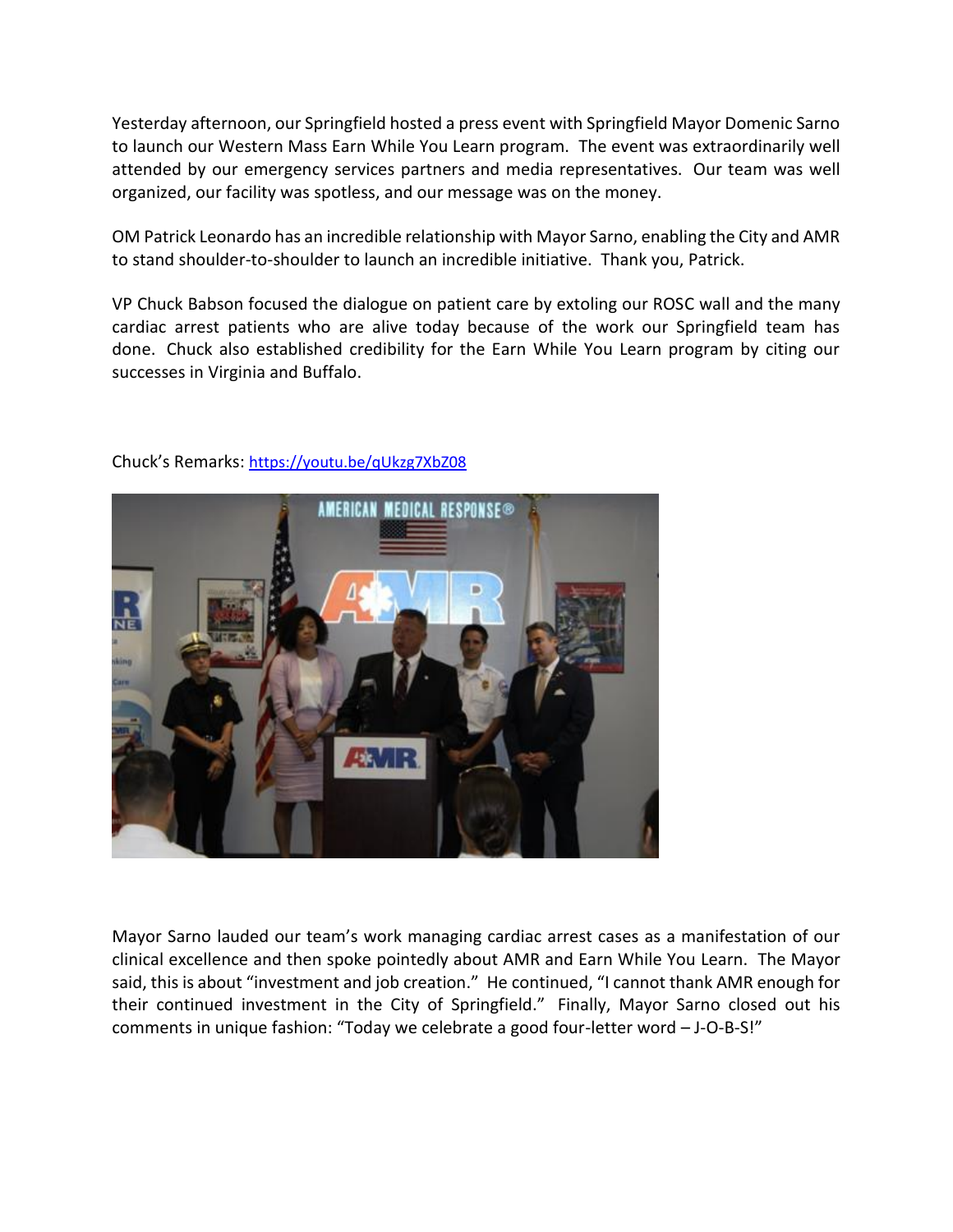

Mayor Sarno's remarks: <https://youtu.be/bPtmxKhIYrE>

The team, working with our partners at Slowey McManus, coordinated terrific media coverage, which included local TV affiliates. In the clip linked below, the anchorwoman says, "The Mayor praised AMR's rapid response, helping Springfield achieve one of the most favorable cardiac arrest positive outcomes in the country." Also, in the clip below, the City's Police Commissioner analogizes our Earn While You Learn program to the Police Academy's cadet program.

## News story link

[https://link.zixcentral.com/u/43b89d8f/ai1uWL7K6RGoXOfAMy1kxg?u=https%3A%2F%2Fwww.](https://link.zixcentral.com/u/43b89d8f/ai1uWL7K6RGoXOfAMy1kxg?u=https%3A%2F%2Fwww.wwlp.com%2Fnews%2Flocal-news%2Fhampden-county%2Famr-to-train-local-ambulance-service-staff%2F) [wwlp.com%2Fnews%2Flocal-news%2Fhampden-county%2Famr-to-train-local-ambulance](https://link.zixcentral.com/u/43b89d8f/ai1uWL7K6RGoXOfAMy1kxg?u=https%3A%2F%2Fwww.wwlp.com%2Fnews%2Flocal-news%2Fhampden-county%2Famr-to-train-local-ambulance-service-staff%2F)[service-staff%2F](https://link.zixcentral.com/u/43b89d8f/ai1uWL7K6RGoXOfAMy1kxg?u=https%3A%2F%2Fwww.wwlp.com%2Fnews%2Flocal-news%2Fhampden-county%2Famr-to-train-local-ambulance-service-staff%2F)

Finally, Mayor Sarno posted pictures and information on his Facebook page and tagged Erica Bishop and Patrick Leonardo in the post.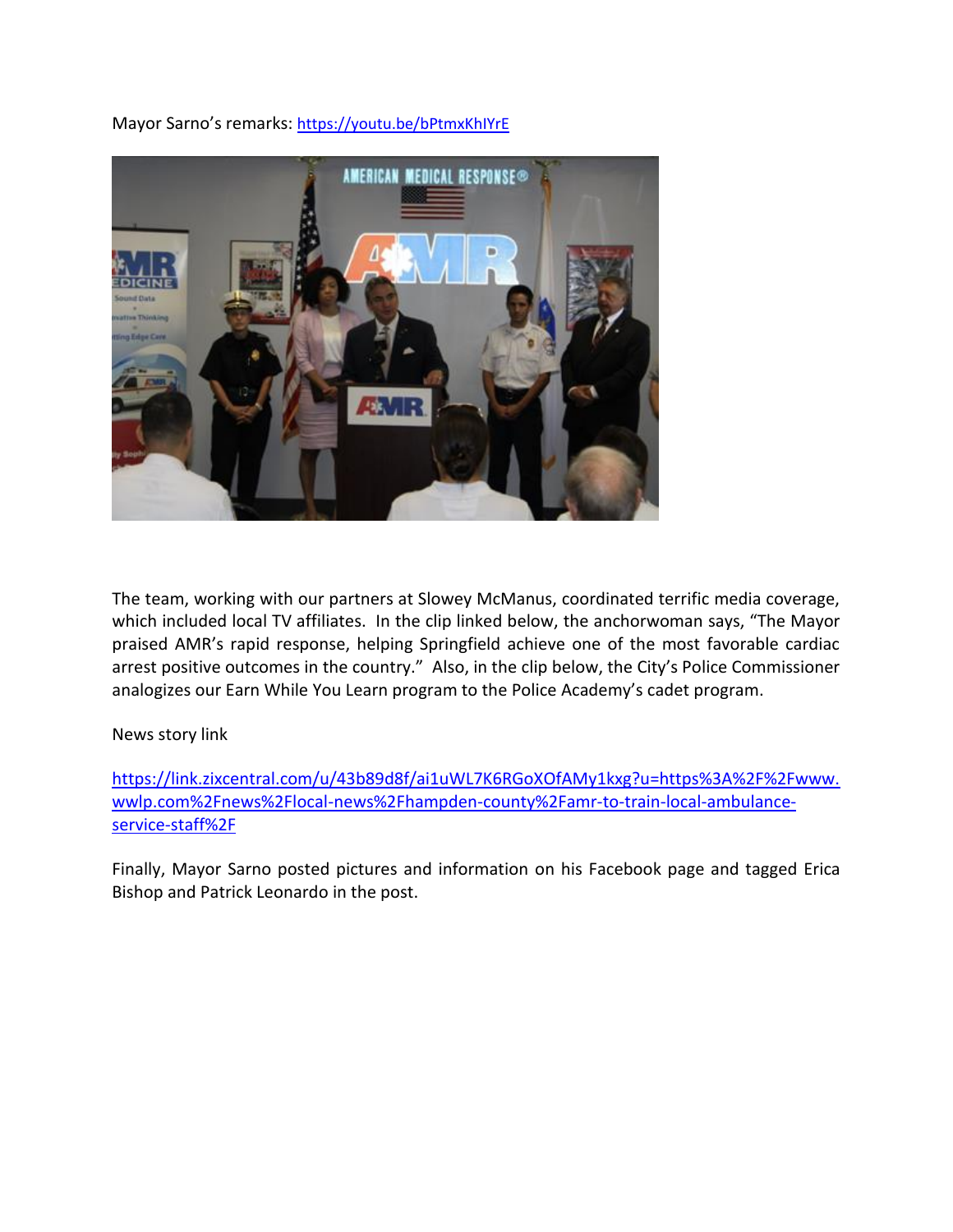

**Erica Bishop and Patrick** Leonardo.

Yesterday at  $14:52 \cdot \textcircled{3}$ 

Mayor Sarno Joins AMR of Springfield to Launch Earn While You Learn Initiative: